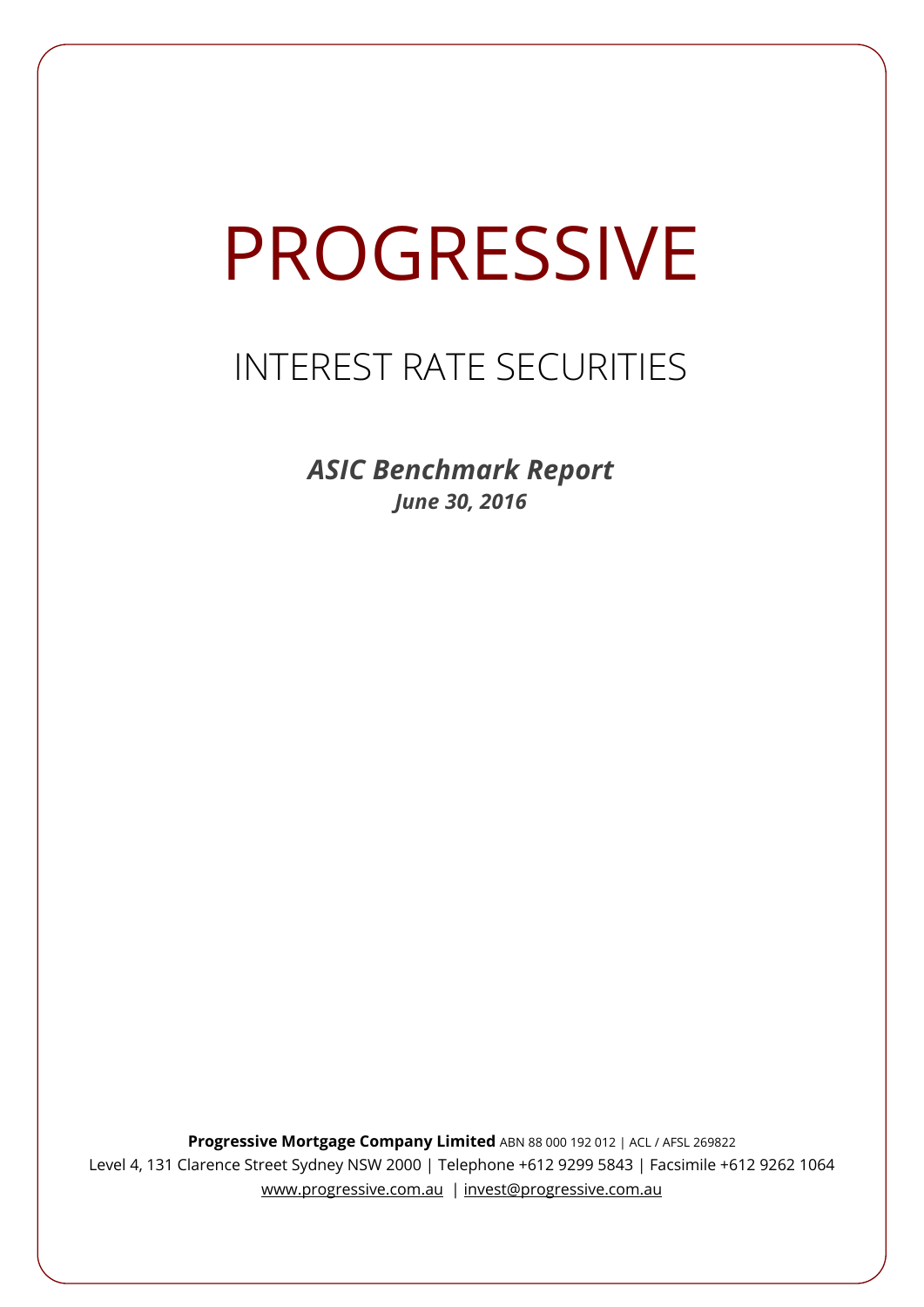## **1.1 ASIC BENCHMARKS**

*Table 1 – ASIC Regulatory Guide 69 Benchmarks* 

| <b>Benchmark</b>                  | <b>Issuer meets</b><br>benchmark? | Refer<br>to item: |
|-----------------------------------|-----------------------------------|-------------------|
| <b>Equity Capital</b>             | Yes                               | 1.3               |
| Liquidity                         | Yes                               | 1.4               |
| Rollovers                         | Yes                               | 1.2               |
| Debt Maturity                     | Yes                               | 1.5               |
| Loan Portfolio                    | Yes                               | 1.6               |
| <b>Related Party Transactions</b> | Yes                               | 1.7               |
| Valuations                        | Yes                               | 1.8               |
| Lending Principles                | Yes                               | 1.9               |

Table 1 lists the ASIC Regulatory Guide 69 benchmarks applicable to unlisted note issues and whether they are met for this reporting period and where they are referred to in this report.

#### **1.2 ROLLOVERS BENCHMARK – RENEWAL ON MATURITY**

Progressive meets the ASIC Rollovers benchmark by making the following disclosures. On or about the maturity of a fixed term investment, a written notice is sent to the Investor:

- Inviting the investor's instructions for reinvestment;
- Advising the current interest rates applying to our investment options; and
- Informing availability of the current Prospectus and any other relevant disclosure.

If no instructions are received we assume the investor wishes to reinvest under the same terms at the then current rate.

If an investment is not renewed, interest will cease at the expiration of the term and the money will be repaid to the investor in the prescribed manner within one working day of such advice.

### **1.3 EQUITY CAPITAL BENCHMARK**

Progressive follows the ASIC Equity Capital benchmark whereby a minimum 8% *equity ratio* (total equity/(total equity + total liabilities)) is maintained to ensure prudent capitalisation of its mortgage financing business; and if and when more than a minor part of lending were to be directly or indirectly for property development this minimum ratio would increase to 20%.

At June 30, 2016 Progressive's *equity ratio* was 16.40% and 0.00% of its lending was related to property development.

#### **1.4 LIQUIDITY BENCHMARK**

Progressive meets the ASIC Liquidity benchmark which requires that a cash balance be maintained on a rolling basis at least equal to its estimated cash requirement for the next 3 months.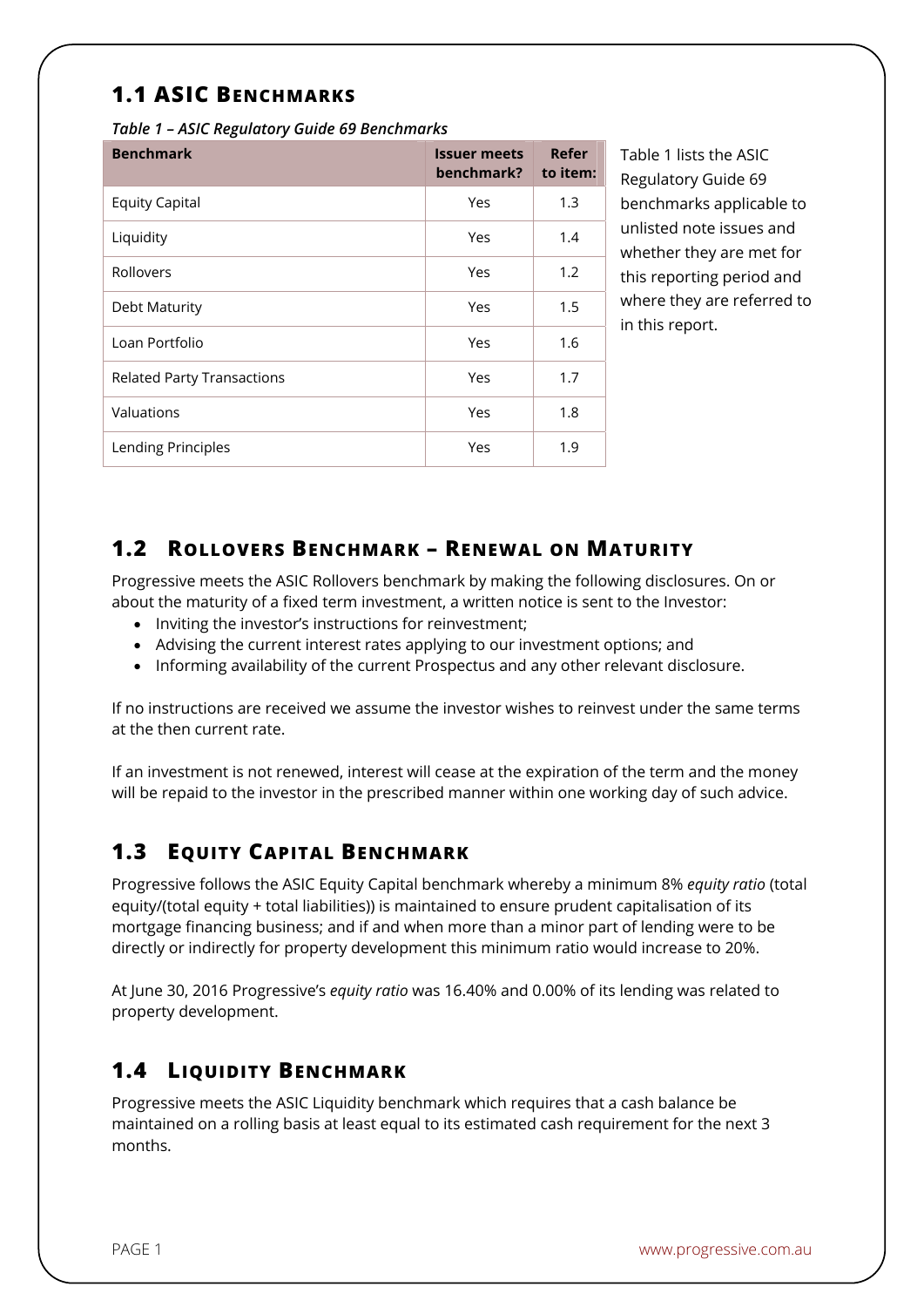At June 30, 2016 Progressive's:

- Cash balance requirement assuming a rollover rate of 90% of fixed term investments and retention of 91% of no fixed term (31 day notice) investments was NIL.
- Cash balance requirement would have been \$3,320,298 if the rollover and retention rates were 20% less than the actual rates experienced for the prior 3 months (99% and 93% respectively).
- Actual available cash balance was \$53,633,911.

Progressive ensures that assets maturing within 1 year are always at least equal to liabilities maturing within 1 year (see Table 2). This balancing of maturities is aided by a policy that all mortgage loans other than loans regulated under the *National Consumer Credit Protection Act 2009* ('Credit Code' loans) are subject to recall after 3 years.

#### **1.5 DEBT MATURITY BENCHMARK**

To meet the ASIC Debt Maturity disclosure benchmark, a maturity profile of amounts owing to Investors and other interest-bearing liabilities appears below in Table 2. Included in liabilities payable within 3 months are variable rate investments for which the investment terms and conditions provide for an orderly repayment in sequence out of funds available and now subject to minimum 31 days notice for withdrawal of funds.

| <b>Matures:</b>  | <b>Cash and Term</b><br><b>Deposits</b><br>\$ | <b>Loans Subject</b><br>to Recall and/or<br><b>Expiring</b><br>\$ | <b>Interest-Bearing</b><br><b>Liabilities</b><br>\$ |
|------------------|-----------------------------------------------|-------------------------------------------------------------------|-----------------------------------------------------|
| Within 3 Months  | 25,301,121                                    | 11,555,243                                                        | 25,909,678                                          |
| $3 - 12$ Months  | 17,045,078                                    | 2,571,705                                                         | 13,340,067                                          |
| $1 - 3$ Years    |                                               | 2,579,860                                                         | 10,101,017                                          |
| Totals           | 42,346,199                                    | 16,706,808                                                        | 49,350,762                                          |
| Av Interest Rate | 2.94%                                         | 5.35%                                                             | 3.12%                                               |

*Table 2 - Maturities at June 30, 2016*

# **1.6 LOAN PORTFOLIO BENCHMARK**

To meet the ASIC Loan Portfolio disclosure benchmark, details of Progressive's current loan portfolio and related policies are set out in Tables 2, 3.1, 3.2, 3.3 and 3.4, and the policies applied by Progressive in the origination and management of mortgage assets are as follows:

- All loans are secured by registered mortgage over real estate which is assessed to be readily saleable or income earning.
- Loans are made within New South Wales and the Australian Capital Territory and predominantly within the greater Sydney Metropolitan area.
- All securities are valued by independent experienced valuers.
- Loans can be made to natural persons, companies or a trust provided they are not associates of Progressive.
- All mortgage loans other than Credit Code loans are subject to full repayment on written notice no later than three years from execution.
- Not more than 10% of total loan funds can be advanced to any one borrower.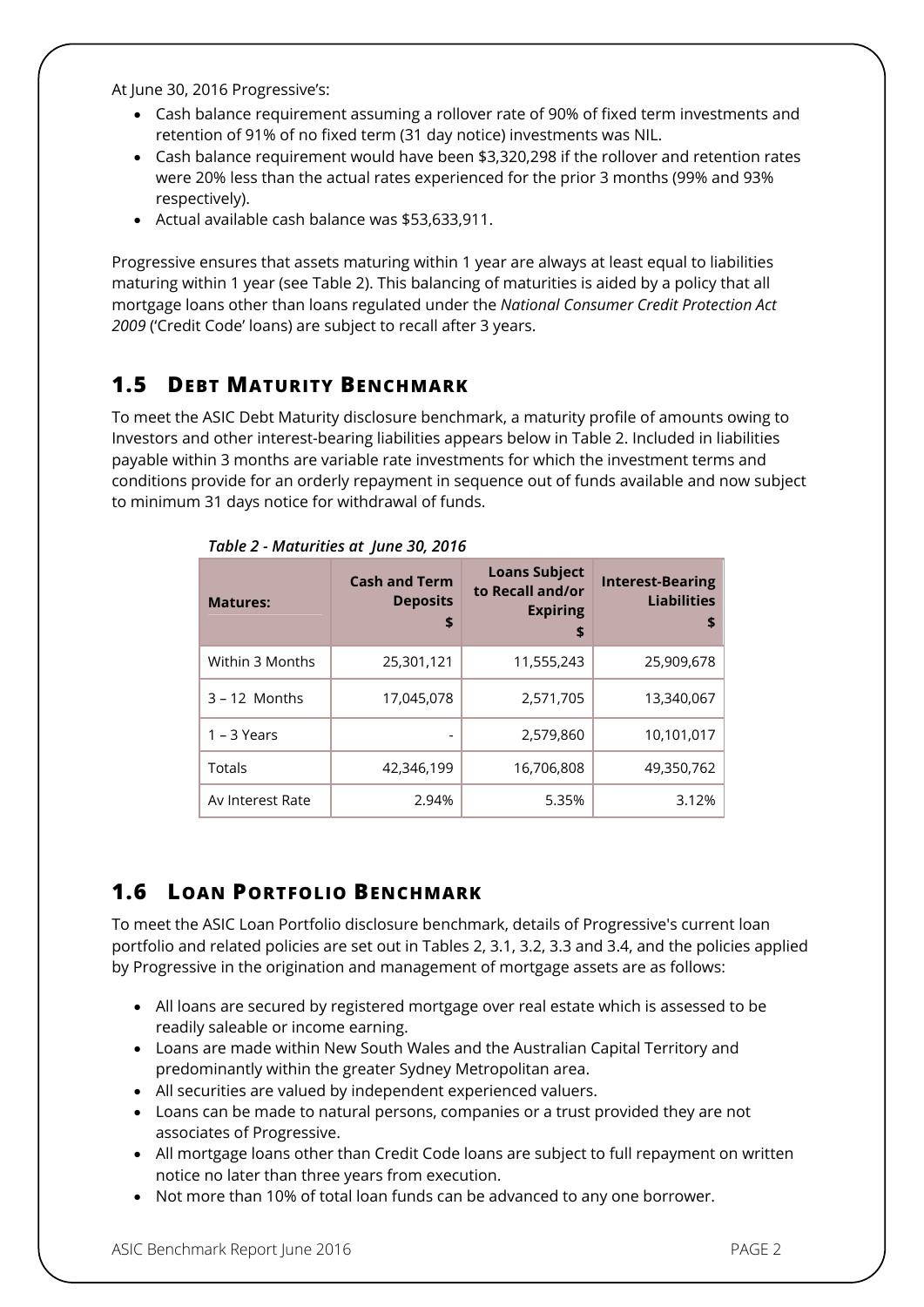- Experienced officers of Progressive appraise all loan proposals. No loan is made without:
	- the written consent of the loans manager and a director of the Company;
	- a valuer's certificate;
	- a solicitor's certificate that the title is in order;
	- a registrable mortgage; and
	- satisfactory proof that the property to be mortgaged has been insured.
- Loans that require loan insurance are not made.
- Loans are closely monitored for performance. Daily exceptions reports are generated to identify any accounts requiring maintenance such as insurance renewal, a review of interest rates or follow up on late payment.
- Loans in default or arrears are considered on an individual basis. Reasonable proposals for the borrower to normalise the account are allowed and scope for restructuring the loan is investigated. When the loan is clearly no longer viable it will be called in and any actions thereafter necessary for recovery taken.

| <b>Security</b>          | Number<br>Loans | <b>Outstanding</b><br>$\omega$<br>Value<br>Loans | Weight | Valuation<br>Security | Loan/<br>Ratio<br>Actual<br>Value | $u$<br>ε<br>Maximu<br>厄<br>Ratio<br>neo |
|--------------------------|-----------------|--------------------------------------------------|--------|-----------------------|-----------------------------------|-----------------------------------------|
| Owner-Occupied Homes     | 48              | 12,207,668                                       | 73.1%  | 37,080,000            | 32.9%                             | 72.4%                                   |
| <b>Rental Property</b>   | 22              | 4,499,140                                        | 26.9%  | 18,151,000            | 24.8%                             | 65.7%                                   |
| Construction/Development | $\overline{0}$  | $\Omega$                                         | 0%     | $\Omega$              | N/A                               | N/A                                     |
| Totals                   | 70              | 16,706,808                                       | 100%   | 55,231,000            | 30.3%                             |                                         |
| Averages                 |                 | 238,669                                          |        | 772,286               |                                   |                                         |

*Table 3.1 – Loans at June 30, 2016 - Valuations and Securities*

#### *Table 3.2 – Loans at June 30, 2016 - Loan Distribution – Sydney Regions*

| <b>Region</b> | West<br>Inner | Southern | East<br>and<br>City | ÷<br>$\overline{5}$<br>$\omega$<br>ā<br>$\overline{5}$<br>້ ຍ<br><b>Dapp</b> | utside<br>Sydney<br>O | Bankstow<br>bur<br>Canter | <b>North</b><br>$\mathbf{\omega}$<br>$\overline{5}$<br>Š۶<br>Lower | West | North West | $\boldsymbol{v}$<br>$\omega$<br>$\mathbf{v}$<br>Ē<br>$\mathbf\omega$<br>ت<br>Bea<br><b>Nort</b> | West<br>uth<br><u>s</u> | <b>Total</b> |
|---------------|---------------|----------|---------------------|------------------------------------------------------------------------------|-----------------------|---------------------------|--------------------------------------------------------------------|------|------------|-------------------------------------------------------------------------------------------------|-------------------------|--------------|
| <b>Number</b> | 10            | 12       | 10                  | 4                                                                            |                       | 9                         |                                                                    | 5    | 4          | 5                                                                                               | 2                       | 70           |
| Weight        | 16 %          | 35 %     | 9%                  | 4 %                                                                          | 10 %                  | 7 %                       | 2 %                                                                | 2 %  | 5 %        | 9 %                                                                                             | %                       | 100%         |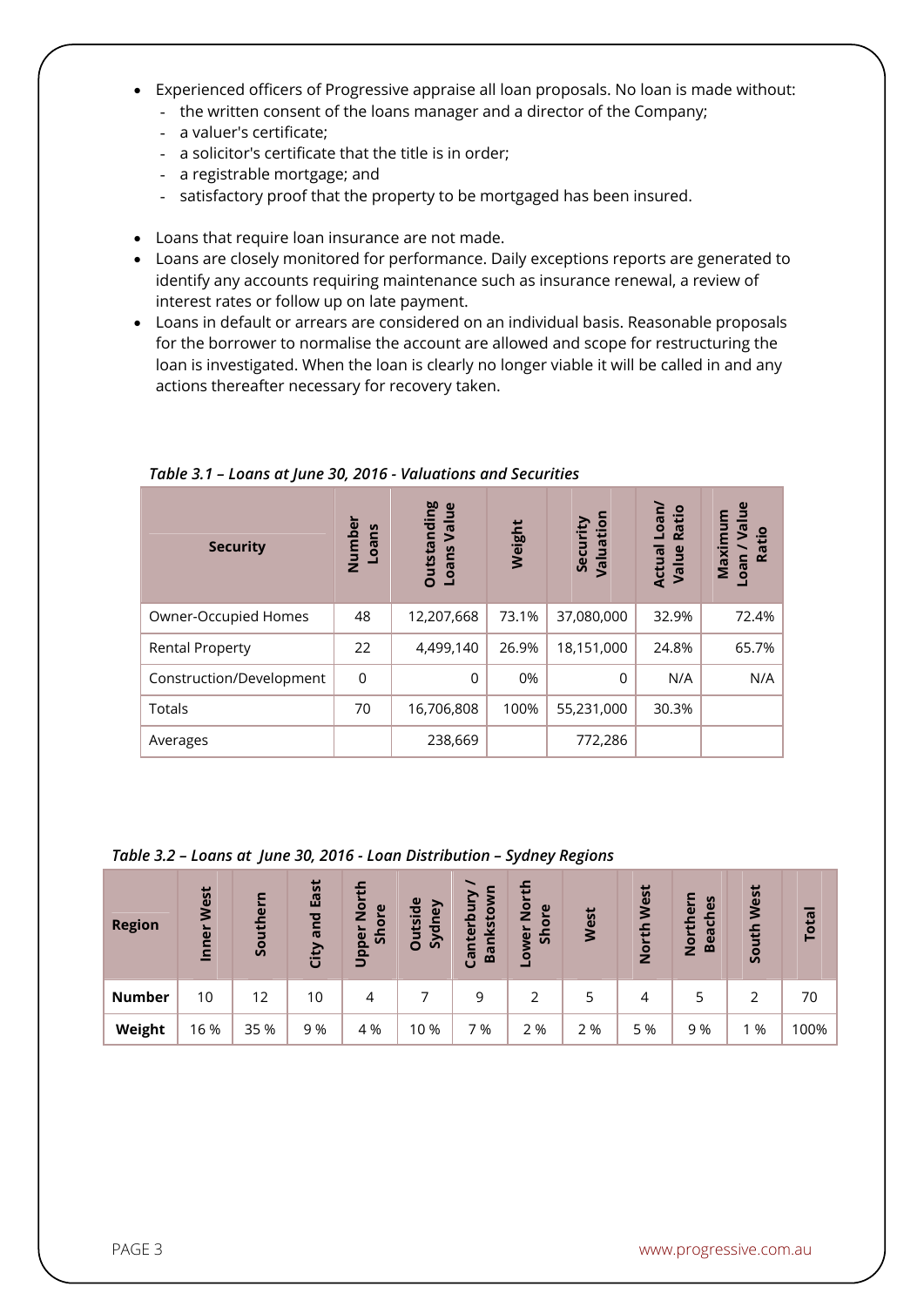| <b>Type of Loan or Security</b>                                            | Number      | <b>Outstanding</b><br>Loans value<br><b>Total</b> | Weight   | Valuation<br>Security | Loan/Value<br>Ratio |
|----------------------------------------------------------------------------|-------------|---------------------------------------------------|----------|-----------------------|---------------------|
| <b>Business Purpose Loans</b>                                              | 25          | 8,790,352                                         | 52.6%    | 24,935,918            | 35.2%               |
| <b>Residential Investment Loans</b>                                        | 9           | 1,702,125                                         | 10.2%    | 6,118,406             | 27.8%               |
| Personal Purpose Loans                                                     | 36          | 6,214,331                                         | 37.2%    | 24,176,676            | 25.7%               |
| Loans secured or part secured by second mortgages                          | 0           | $\mathbf 0$                                       | $\Omega$ | $\Omega$              | N/A                 |
| Loans more than 30 Days In Arrears                                         | 1           | 24,540                                            | 0.2%     | 450,000               | 5.5%                |
| Loans Impaired and Renegotiated Loans                                      | $\mathbf 0$ | $\mathbf 0$                                       | $\Omega$ | $\Omega$              | N/A                 |
| Loans Subject to Legal Proceedings                                         | 0           | $\Omega$                                          | $\Omega$ | $\Omega$              | N/A                 |
| Loans to 10 largest borrowers                                              | 10          | 7,925,494                                         | 47.4%    | 15,342,504            | 51.7%               |
| Properties of 5% or more of total property assets                          | 0           | N/A                                               | N/A      | N/A                   | N/A                 |
| Loans to related parties (Progressive does not lend<br>to related parties) | 0           | N/A                                               | N/A      | N/A                   | N/A                 |

#### *Table 3.3 - Loans at June 30, 2016 – Loan Purpose and Other Portfolio Details*

#### *Table 3.4 - Loans at June 30, 2016 – Loans of 5% or More of Total Loan Book Value Weight*

| Loan <sub>1</sub>       |                                                                                                               |                                                                      |  |  |  |
|-------------------------|---------------------------------------------------------------------------------------------------------------|----------------------------------------------------------------------|--|--|--|
| Loan Value              |                                                                                                               | 1,415,489                                                            |  |  |  |
| Type of Loan            | <b>Business Purpose</b>                                                                                       |                                                                      |  |  |  |
| Securities              | 1) Owner-Occupied Home                                                                                        | 2,400,000                                                            |  |  |  |
| Security Valuation      | Total:                                                                                                        | 2,400,000                                                            |  |  |  |
| Loan / Value Ratio      |                                                                                                               | 58.98%                                                               |  |  |  |
| Weight                  |                                                                                                               | 8.47%                                                                |  |  |  |
| <b>Security Details</b> |                                                                                                               | 1) Fine executive house with deep water frontage in Southern Sydney. |  |  |  |
| Valuation details       | 1) Independent valuation dated October 2005 based on sales evidence and market<br>conditions                  |                                                                      |  |  |  |
| Loan <sub>2</sub>       |                                                                                                               |                                                                      |  |  |  |
| Loan Value              |                                                                                                               | 1,295,608                                                            |  |  |  |
| Type of Loan            | Personal Purpose                                                                                              |                                                                      |  |  |  |
| Securities              | 1) Owner-Occupied Home                                                                                        | 2,250,000                                                            |  |  |  |
| Security Valuation      | Total:                                                                                                        | 2,250,000                                                            |  |  |  |
| Loan / Value Ratio      |                                                                                                               | 57.58%                                                               |  |  |  |
| Weight                  |                                                                                                               | 7.75%                                                                |  |  |  |
| <b>Security Details</b> | 1) Single level 5-bedroom 2-bathroom residence with double garage on 2 hectares in<br>the Southern Highlands. |                                                                      |  |  |  |
| Valuation details       | 1) Independent valuation dated September 2015 based on sales evidence and<br>market conditions.               |                                                                      |  |  |  |